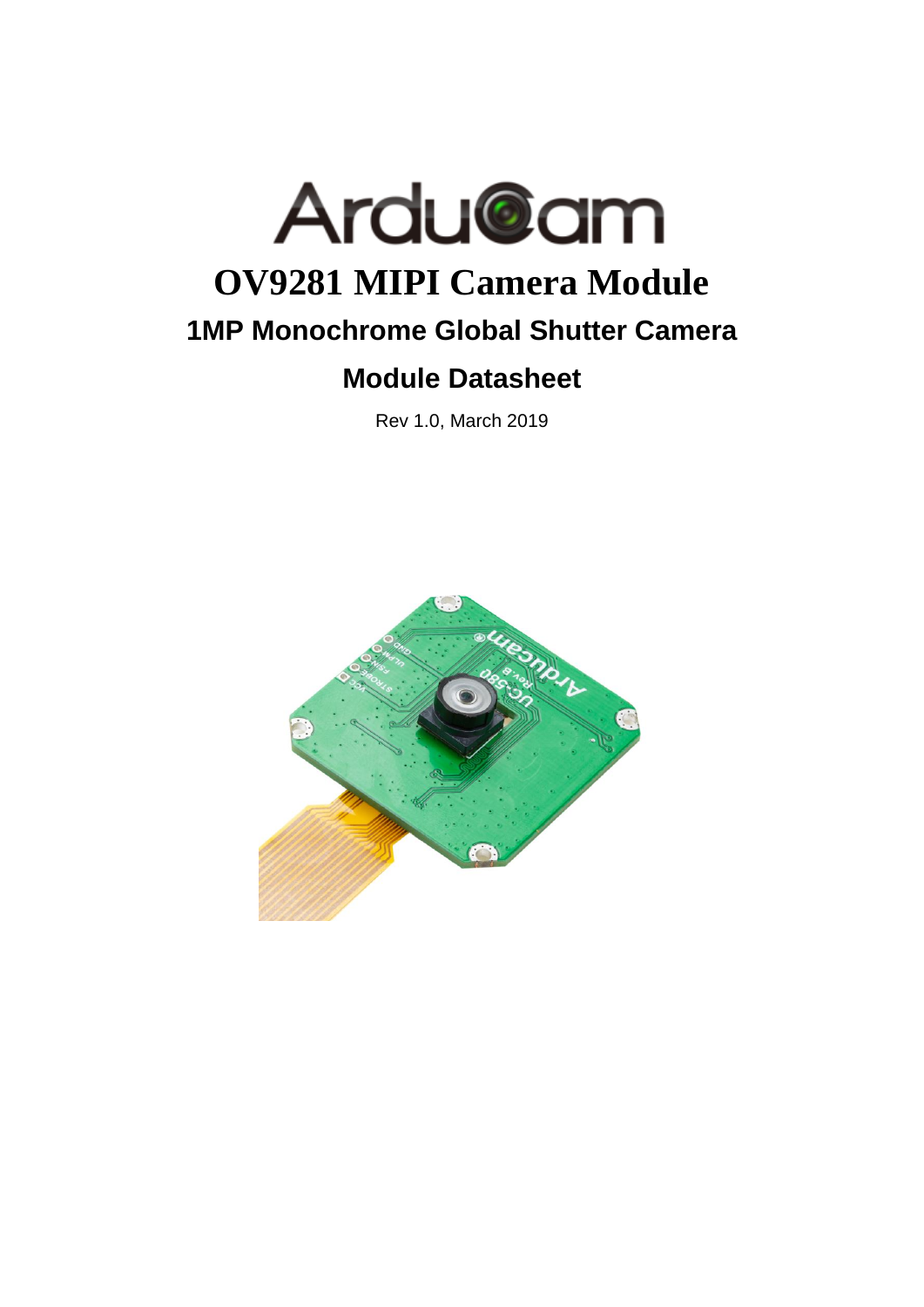

## **Table of Contents**

| $\mathbf 1$ |  |
|-------------|--|
| 2           |  |
| 3           |  |
| 4           |  |
| 5           |  |
| 6           |  |
| 7           |  |
| 7.1         |  |
| 7.2         |  |
| 7.2.1       |  |
| 7.2.2       |  |
| 7.2.3       |  |
| 7.3         |  |
| 7.3.1       |  |
| 7.3.2       |  |
|             |  |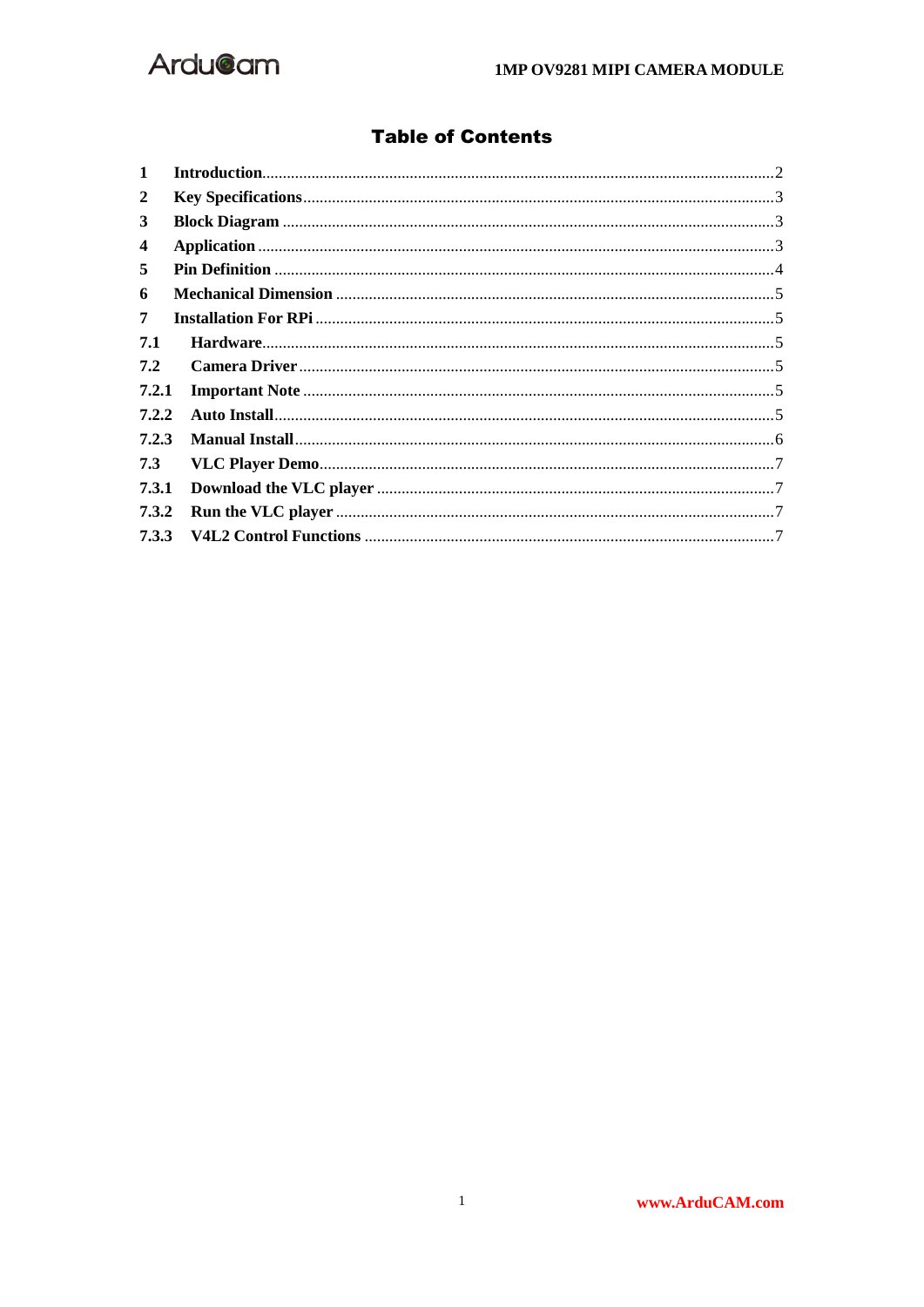## <span id="page-2-0"></span>**1 Introduction**

The Arducam monochrome (B&W) global shutter 1280x800 resolution OV9281 MIPI camera module is mainly designed for Raspberry Pi boards, and it can be connected directly to RPi's CSI-2 camera interface without additional hardware. This camera is based on 1/4-inch Omnivision OV9281 image sensor which adopts OmniPixel3-GS technology to provide full-frame, sub-sampled, and windowed 8/10-bit MIPI images, and capable of operating at up to 60fps in full resolution at 1lane MIPI bus with complete user control over image quality. The global shutter technology allows to reduce or eliminate unwanted image artifacts, which occur with traditional rolling shutter image sensors as a result of motion during image capture. The sensor's global shutter and excellent low-light sensitivity allow it to be used for any application that needs gesture detection, head and eye tracking, and depth and motion detection.

Leveraging the industry's smallest global shutter pixel, with 1lane MIPI output the OV9281 is capable of capturing 1280x800 resolution video at 60 frames per second (fps), VGA (640x480) at 120fps, QVGA  $(320x240)$  at 220 fps with binning, and QQVGA  $(160x120)$  at 400 fps with binning and skipping. The OV9281's high frame rates make it an ideal solution for low-latency machine vision applications.

For Raspberry Pi platform Arducam developed a proprietary camera driver which is V4L2 compliance, which provides friendly compatibility to off-the-shelf video capture/playback software like VLC player or OpenCV image processing tools. The driver also provides V4L2-ctrl functions like manual exposure/gain, mirror/flip controls, and even the low-level sensor register access controls. Please note that this camera and RPI driver doesn't support ISP functions like AEC/AGC etc., and not support hardware JPEG/H.264 encoding. It is good for advanced users who need high frame rate unprocessed RAW video for machine vision and is capable of doing image processing using OpenCV.

This MIPI camera module can be used on other ARM, FPGA, DSP, or Nvidia TX1/TX2 hardware platform as well.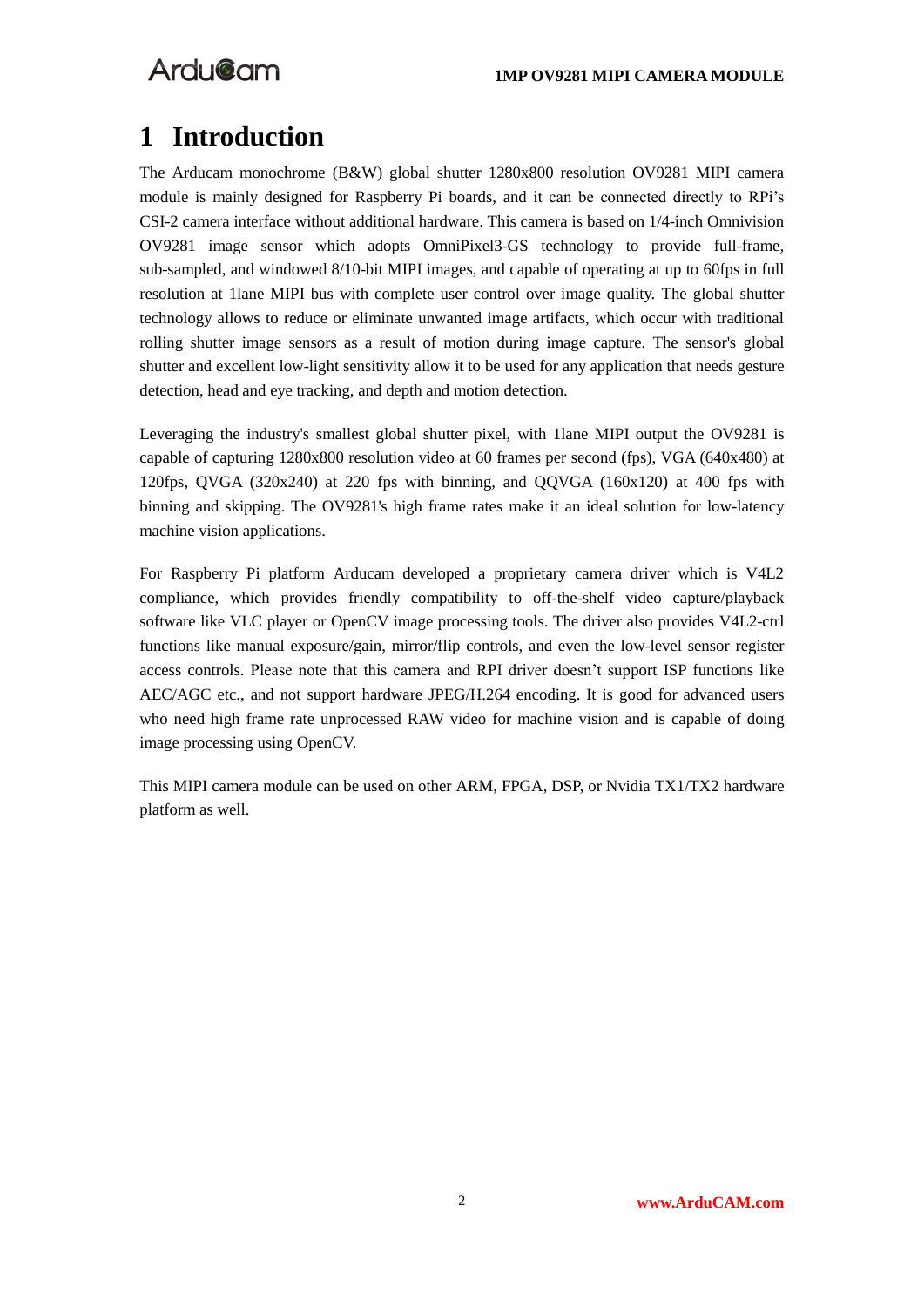# <span id="page-3-0"></span>**2 Key Specifications**

| <b>Parameter</b>            | <b>Typical Value</b>             |
|-----------------------------|----------------------------------|
| Sensor                      | Monochrome global shutter OV9281 |
| Pixel Size                  | $3 \mu m \times 3 \mu m$         |
| Active array size           | 1280 x 800                       |
| <b>Optical Size</b>         | $1/4$ inch                       |
| <b>EFL</b>                  | 0.83                             |
| ENO                         | 2.0                              |
| <b>FOV</b>                  | 166 <sup>°</sup> diagonal        |
| Build-in IR cut filter      | None                             |
| <b>Focusing Range</b>       | $165$ mm ~ infinite              |
| Output interface            | 1-lane MIPI serial output        |
| Output formats              | 8/10-bit BW RAW                  |
| Maximum image transfer rate | 1280 x 800@60 fps                |
| <b>Board Size</b>           | 40mm x 40mm                      |

# <span id="page-3-1"></span>**3 Block Diagram**



# <span id="page-3-2"></span>**4 Application**

- ➢ Cellular phones
- ➢ Toys
- ➢ Tablets
- ➢ Machine vision
- ➢ ARM/FPGA/DSP based platforms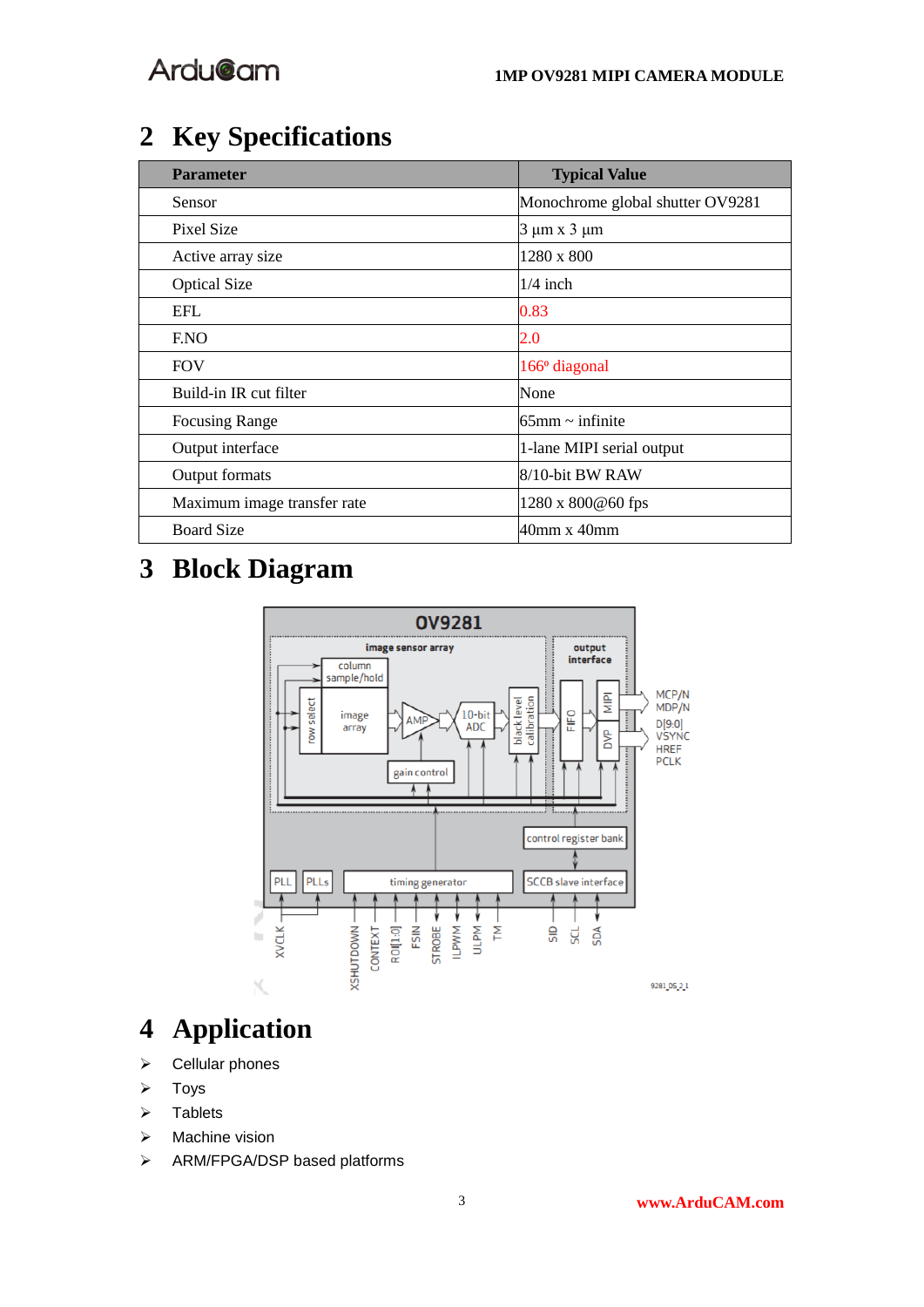# <span id="page-4-0"></span>**Pin Definition**

The OV9281 module uses standard Raspberry Pi camera pinout. The pin number is listed below.



**Table 1 J1 Connector Pin Definition**

| Pin No. | <b>PIN NAME</b>  | <b>TYPE</b> | <b>DESCRIPTION</b>                      |
|---------|------------------|-------------|-----------------------------------------|
| 1       | <b>DGND</b>      | Ground      | Power ground                            |
| 2       | <b>MDNO</b>      | Output      | Pixel Data Lane0 Negative               |
| 3       | MDP <sub>0</sub> | Output      | Pixel Data Lane0 Positive               |
| 4       | <b>DGND</b>      | Ground      | Power ground                            |
| 5       | MDN <sub>1</sub> | Output      | Pixel Data Lane1 Negative               |
| 6       | MDP1             | Output      | Pixel Data Lane1 Positive               |
| 7       | <b>DGND</b>      | Ground      | Power ground                            |
| 8       | <b>MCN</b>       | Output      | Pixel Clock Output Form Sensor Negative |
| 9       | <b>MCP</b>       | Output      | Pixel Clock Output Form Sensor Positive |
| 10      | <b>DGND</b>      | Ground      | Power ground                            |
| 11      | POWER-EN         | Output      | Power Enable                            |
| 12      | LED-EN           | 1/O         | Led Enable                              |
| 13      | <b>SCL</b>       | Input       | SCCB serial interface clock input       |
| 14      | <b>SDA</b>       | 1/O         | SCCB serial interface data I/O          |
| 15      | <b>VCC</b>       | Power       | 3.3V Power supply                       |

#### **Table 1 J2 Connector Pin Definition**

| Pin No. | <b>PIN NAME</b> | <b>TYPE</b>  | <b>DESCRIPTION</b>                          |
|---------|-----------------|--------------|---------------------------------------------|
|         | VCC             | Power        | 3.3V Power                                  |
| 2       | <b>STROBE</b>   | Output       | <b>LED Strobe Output</b>                    |
| 3       | <b>FSIN</b>     | Input        | Frame Sync Input                            |
| 4       | <b>ULPM</b>     | Input/Output | Ultra low Power Mode/ ALS trigger indicator |
| 5       | GND             | Ground       | Ground                                      |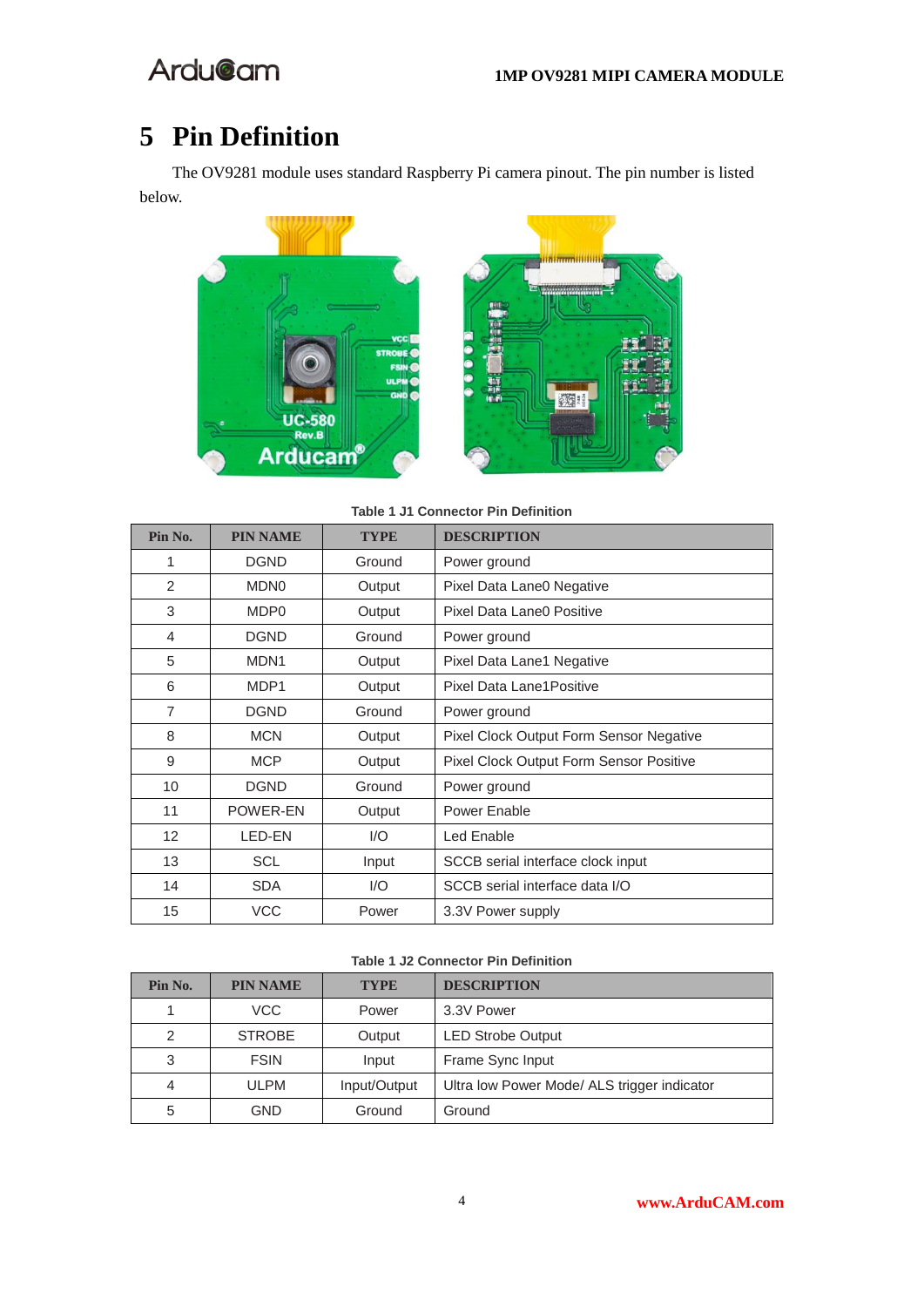## <span id="page-5-0"></span>**6 Mechanical Dimension**



## <span id="page-5-1"></span>**7 Installation For RPi**

## <span id="page-5-2"></span>**7.1 Hardware**

For RPi 1B/2B/3B/3B+ boards, please connect the FPC cable 15pin side to RPI board and the 22pin side to the camera.

For RPi Zero or RPi compute module, please connect the 22pin to 22pin FPC cable on each side.



## <span id="page-5-3"></span>**7.2 Camera Driver**

## <span id="page-5-4"></span>**7.2.1 Important Note**

The camera driver should match with your current Raspbian OS kernel version.

For Raspberry Pi A/A+, B/B+, Pi Zero/W, Compute module V1, you need pi1 suffix version driver, for Raspberry pi 2B/3B/3B+, Compute module V3, you need pi3 suffix version driver.

## <span id="page-5-5"></span>**7.2.2 Auto Install**

Run the bash script ./preprocess.sh and choose yes to reboot, this step is only need once. After reboot, run the bash script ./loaddriver.sh with the RPI board version parameter, this step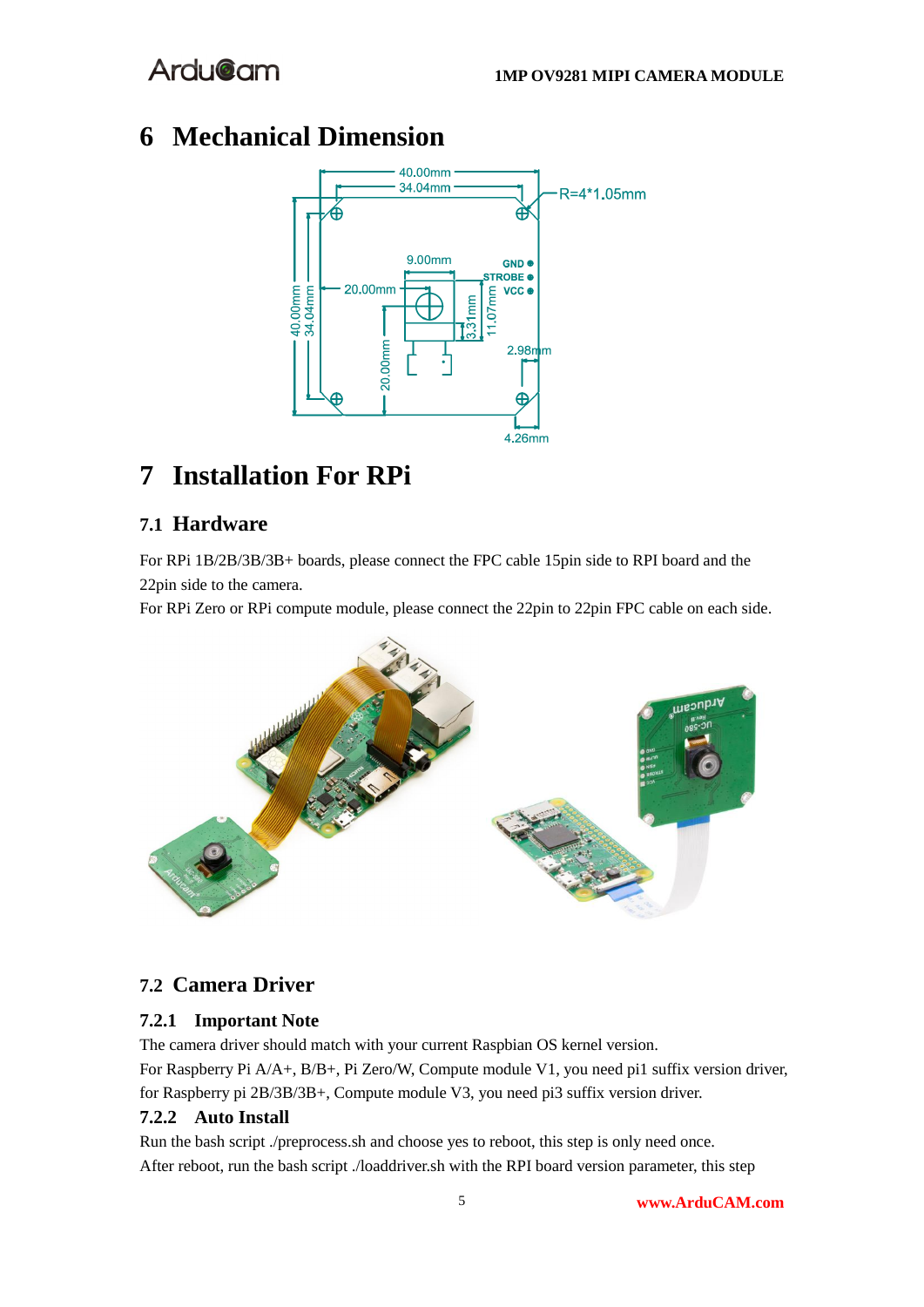

should be done every time reboot the Raspbian OS. For example:

**./loaddriver.sh pi1**

Or

**./loaddriver.sh pi3**

### <span id="page-6-0"></span>**7.2.3 Manual Install**

Manual install the driver is explained here if you want to investigate the details or fix the problem when the driver installation.

Add the following code to the last line of /boot/config.txt file

**dtparam=i2c\_vc=on**

Save the file and probe the i2c driver using the command below:

**sudo modprobe i2c-dev**

Compile the device tree for the OV9281 camera

**sudo dtc -I dts -O dtb -o /boot/overlays/arducam-OV9281.dtbo arducam-OV9281.dts**

Add the following code to the last line of /boot/config.txt file, only one Arducam camera driver allowed here.

### **dtoverlay=arducam-OV9281**

Save the /boot/config.txt then reboot. The above steps only need to be done for once.

Every time reboot the board or run after raspivid/raspistill command, and you have to run the following commands

**sudo chmod +x camera\_i2c**

**sudo chmod +x rpi3-gpiovirtbuf**

**./camera\_i2c**

Install the kernel driver using the following command

**./loaddepends.sh sudo insmod arducam-OV9281-v4l2-pi3.ko (or sudo insmod** 

**arducam-OV9281-v4l2-pi1.ko)**

After this step, you should find a new video device like /dev/video0.